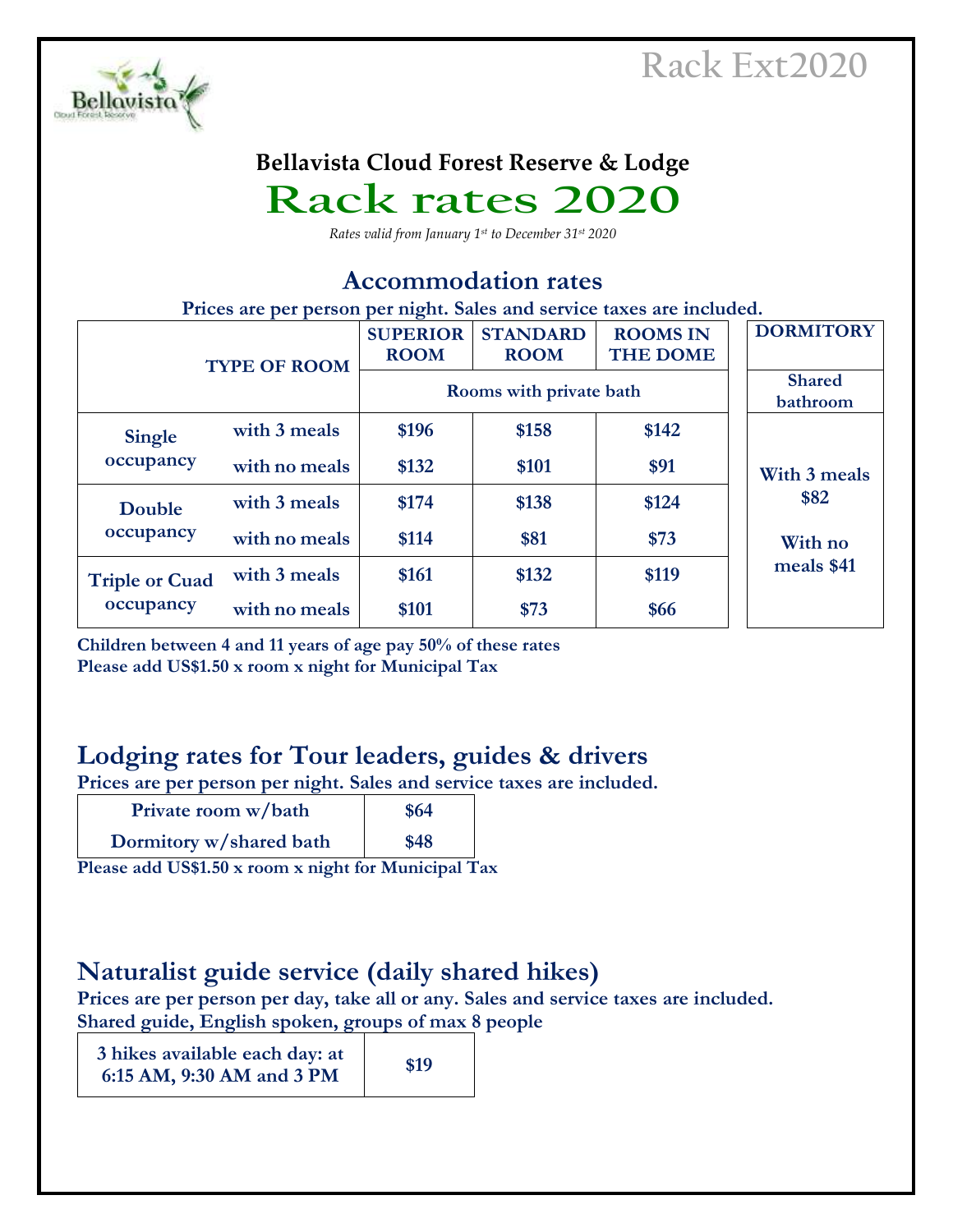### **Hosteling / Research station**

**Prices are per person per night. Sales and service taxes are included.**

**Shared bathroom, hot water, comfy bunk beds, full bedding provided, kitchen, deck.**

**\$20**

**Children between 4 and 11 years of age pay 50% of these rates Please add US\$1.50 x room x night for Municipal Tax**

### **Camping**

**Prices are per person per night. Sales and service taxes are included.**

| <b>Excellent camp sites with quick</b><br>access to bathroom and shower | \$10 |
|-------------------------------------------------------------------------|------|
|-------------------------------------------------------------------------|------|

**Children between 4 and 11 years of age pay 50% of these rates**

### **Meals**

**Breakfast, lunch and dinner are served as hearty gourmet menus**

| <b>Breakfast</b> | Lunch / Dinner | <b>Box</b> lunch |
|------------------|----------------|------------------|
| <u> ሐ 1 1</u>    | \$26           | \$15             |

**Children between 4 and 11 years at reduced prices**

| Meals for Tour leaders, guides & drivers |      |      |  |  |
|------------------------------------------|------|------|--|--|
|                                          | \$19 | \$13 |  |  |

**Sales and service taxes are included.**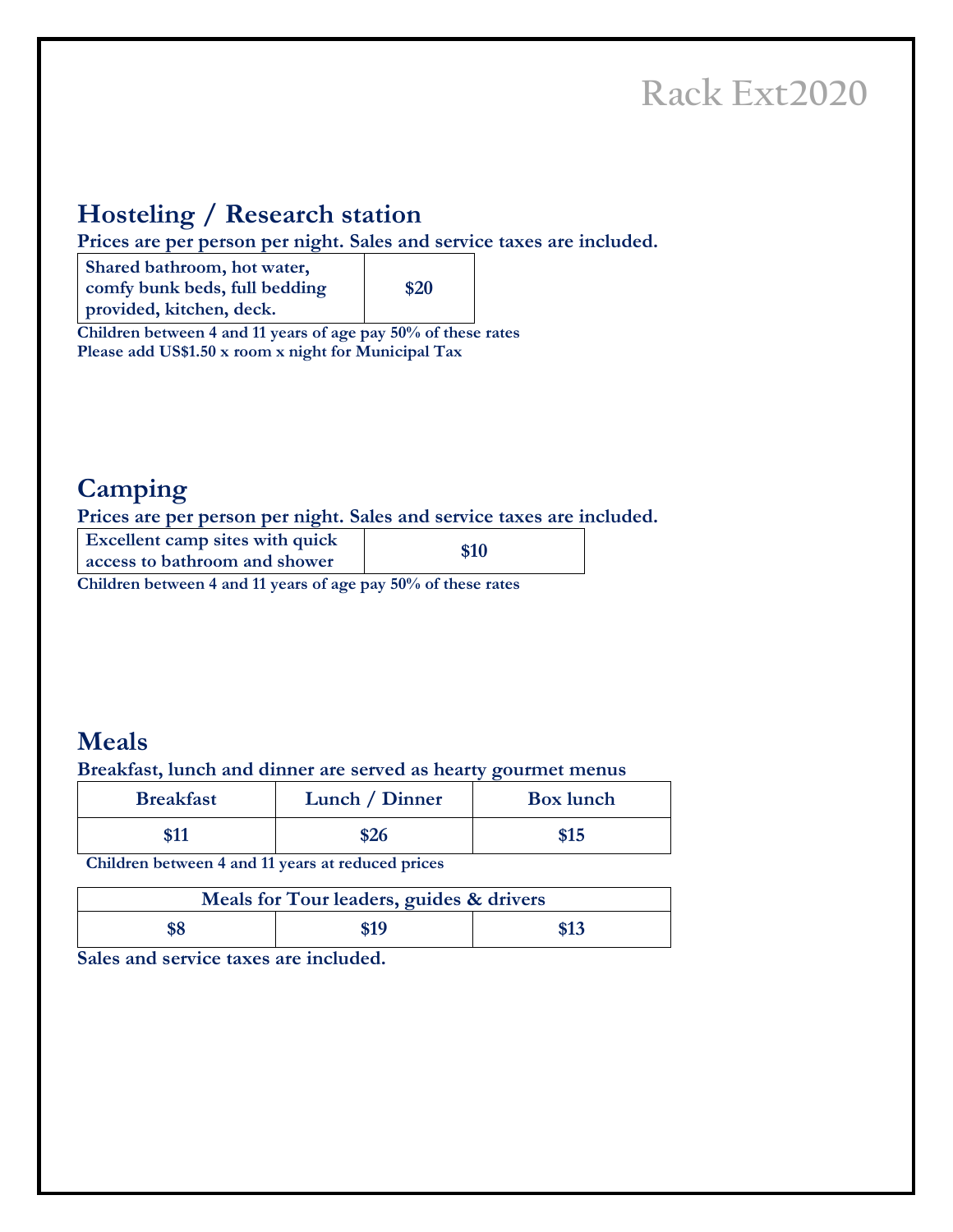### **SPECIAL TOUR PACKAGES / ALL-INCLUSIVE PACKAGES**

### **Day trip**

**Includes round trip transport from/to Quito city\*, breakfast, lunch, shared naturalist guided hike, taxes.** 

**Prices are per person. Sales and service taxes are included.** 

| 1 person      | \$129 |
|---------------|-------|
| 2 people      | \$110 |
| 3 to 4 people | \$105 |
| $5 + people$  | \$95  |

**Children between 4 and 11 years of age pay 60% of these rates**

**\*Transfers from/to Tababela airport, south Quito and surrounding valleys are available at extra cost.**

### **2 days / 1 night package**

**Prices are per person. Sales and service taxes are included.** 

| Includes round trip transport<br>from/to Quito city*, lodging, all<br>meals from breakfast on day 1 to | <b>SUPERIOR</b><br><b>ROOM</b> | <b>STANDARD</b><br><b>ROOM</b> | <b>ROOMS IN</b><br><b>THE DOME</b> | <b>DORMITORY</b>          |
|--------------------------------------------------------------------------------------------------------|--------------------------------|--------------------------------|------------------------------------|---------------------------|
| lunch on last day, shared naturalist<br>guided hikes and taxes                                         |                                | Rooms with private bath        |                                    | <b>Shared</b><br>bathroom |
| 1 person                                                                                               | \$370                          | \$317                          | \$285                              | \$260                     |
| $2 + people$                                                                                           | \$309                          | \$274                          | \$247                              | \$211                     |
| Single supplement                                                                                      | \$42                           | \$37                           | \$32                               |                           |
| <b>Children 4-11</b>                                                                                   | \$175                          | \$154                          | \$138                              | \$117                     |

**Please add US\$1.50 x room x night for Municipal Tax**

**\*Transfers from/to Tababela airport, south Quito and surrounding valleys are available at extra cost.**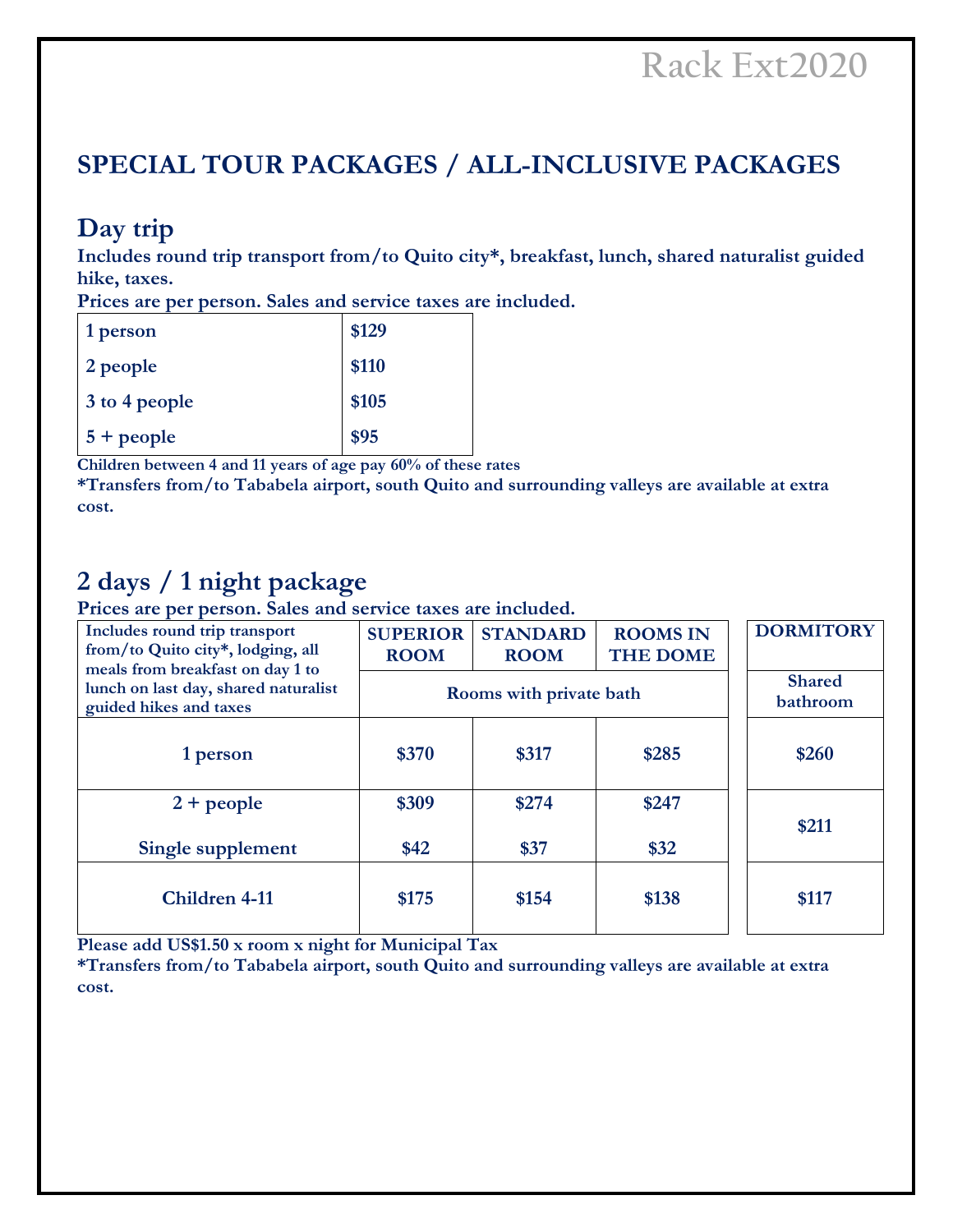# **2 days / 1 night + Cock of the Rock (CotR) lek package**

**Prices are per person. Sales and service taxes are included.** 

| Includes round trip transport<br>from/to Quito city*, lodging, all<br>meals from breakfast on day 1 to | <b>SUPERIOR</b><br><b>ROOM</b> | <b>STANDARD</b><br><b>ROOM</b> | <b>ROOMS IN</b><br><b>THE DOME</b> | <b>DORMITORY</b>          |
|--------------------------------------------------------------------------------------------------------|--------------------------------|--------------------------------|------------------------------------|---------------------------|
| lunch on last day, shared naturalist<br>guided hikes, excursion to the Cock<br>of the Rock lek, taxes  | Rooms with private bath        |                                |                                    | <b>Shared</b><br>bathroom |
| 1 person                                                                                               | \$492                          | \$439                          | \$407                              | \$382                     |
| $2 + people$                                                                                           | \$386                          | \$351                          | \$324                              | \$288                     |
| Single supplement                                                                                      | \$42                           | \$37                           | \$32                               |                           |
| Children 4-11                                                                                          | \$228                          | \$207                          | \$191                              | \$170                     |

**Please add US\$1.50 x room x night for Municipal Tax**

**\*Transfers from/to Tababela airport, south Quito and surrounding valleys are available at extra cost.**

# **3 days / 2 night package**

**Prices are per person. Sales and service taxes are included.** 

| Includes round trip transport<br>from/to Quito city*, lodging, all<br>meals from breakfast on day 1 to | <b>SUPERIOR</b><br><b>ROOM</b> | <b>STANDARD</b><br><b>ROOM</b> | <b>ROOMS IN</b><br><b>THE DOME</b> | <b>DORMITORY</b>          |
|--------------------------------------------------------------------------------------------------------|--------------------------------|--------------------------------|------------------------------------|---------------------------|
| lunch on last day, shared naturalist<br>guided hikes and taxes                                         |                                | Rooms with private bath        |                                    | <b>Shared</b><br>bathroom |
| 1 person                                                                                               | \$461                          | \$412                          | \$370                              | \$317                     |
| $2 + people$                                                                                           | \$429                          | \$375                          | \$338                              |                           |
| Single supplement                                                                                      | \$42                           | \$37                           | \$32                               | \$270                     |
| Children 4-11                                                                                          | \$238                          | \$211                          | \$190                              | \$164                     |
| Extra nights AD / CHD                                                                                  | $$157/$ \$69                   | $$131/$ \$65                   | \$118 / \$58                       | \$85 / \$40               |

**Please add US\$1.50 x room x night for Municipal Tax**

**\*Transfers from/to Tababela airport, south Quito and surrounding valleys are available at extra cost.**